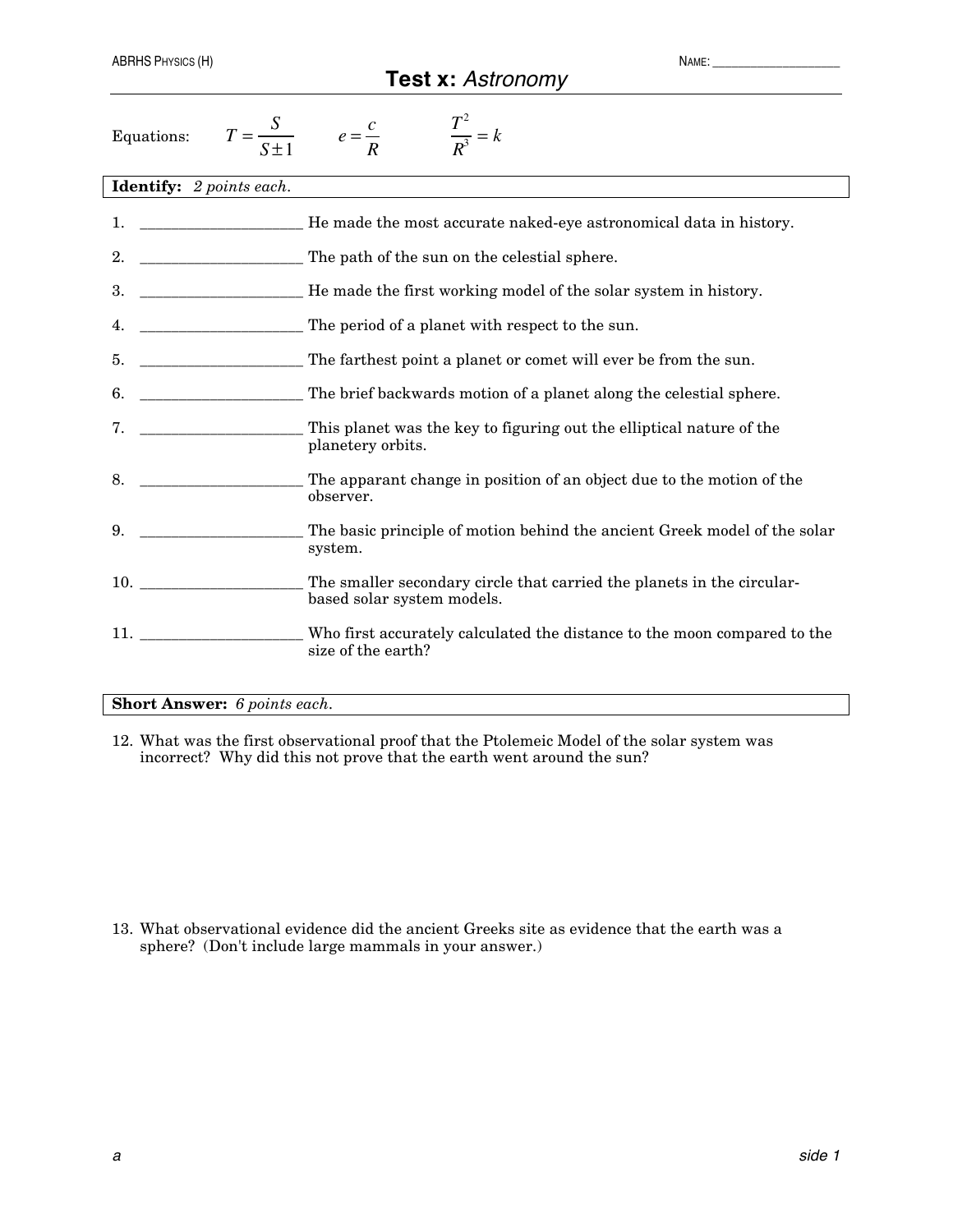14. What were the two key reasons why the ancient Greeks rejected a solar system model involving a moving earth?

15. What was the first observational proof that the earth went around the sun?

16. Why did Copernicus propose his heliocentric model?

17. What were Kepler's 3 Laws of Planetary Motion?

18. Galileo made some discoveries concerning the moon and Jupiter that he published in Sidereus Nuncius. What were they and why were they important?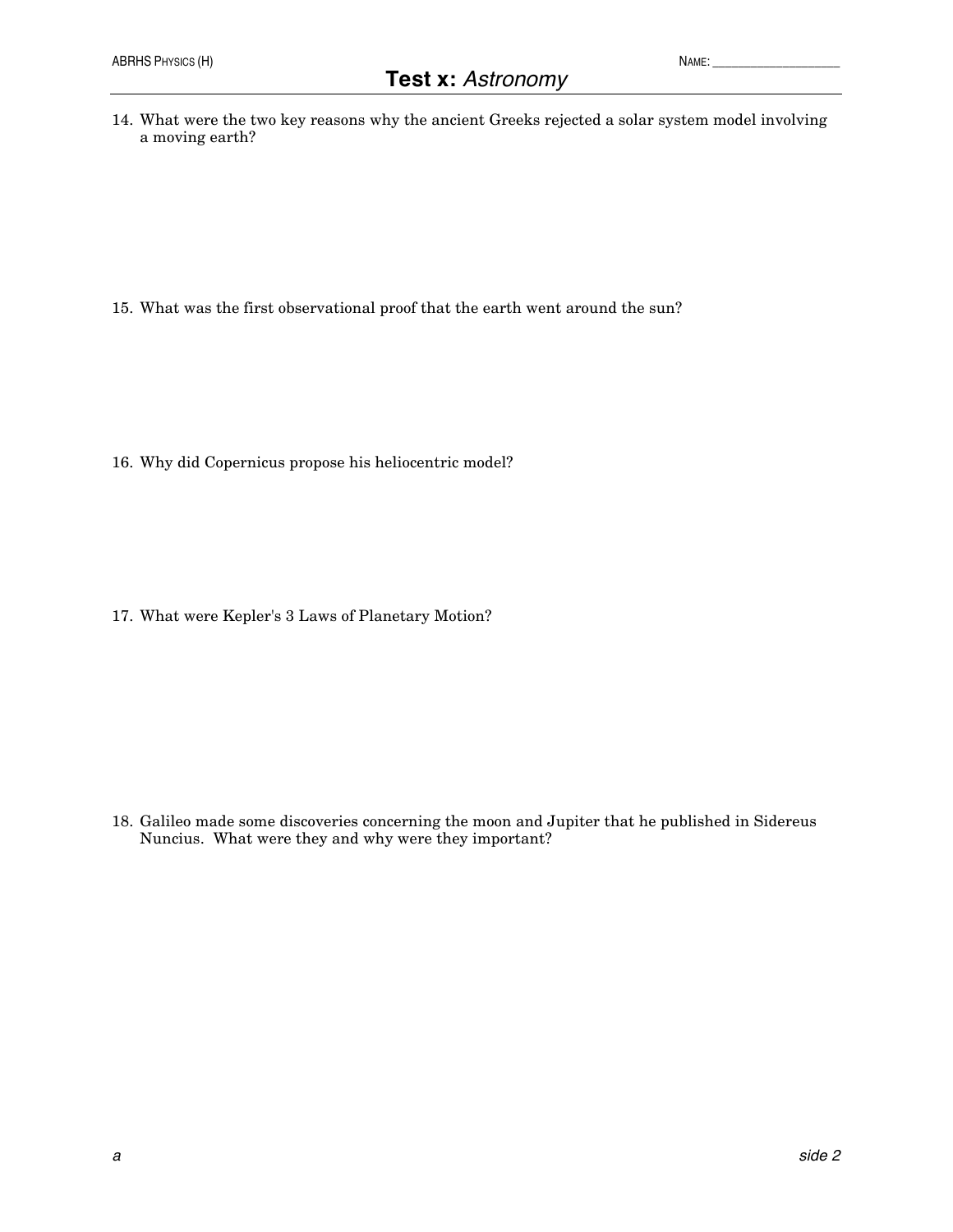## **Problem Solving:** *Show all work. 6 points each.*

19. Imagine you looked at the moon and it looked like the picture to the right. Imagine also that the sun was 30 times farther away than the moon. What would be the angular distance between the sun and the moon?

- 20. What is the stellar parallax of a star that is 100,000 AU away?
- 21. Imagine you live on a planet in city A. On your equinox, a 1.5 m long stick that is held vertically will have a shadow that is 12 cm long. At the exact same time, in city B that is 800 km to your south, a stick won't have any shadow at all. What is the radius of your planet?

- 22. What would be the maximum height of the sun at the following locations:
	- a. The North Pole on the Summer Solstice.
	- b. The equator on the Summer Solstice.
	- c. At a latitude of 35º on the spring equinox.
- 23. A planet takes 0.75 years to go around the sun. What is its angle of greatest elongation? Include a correctly labeled diagram.